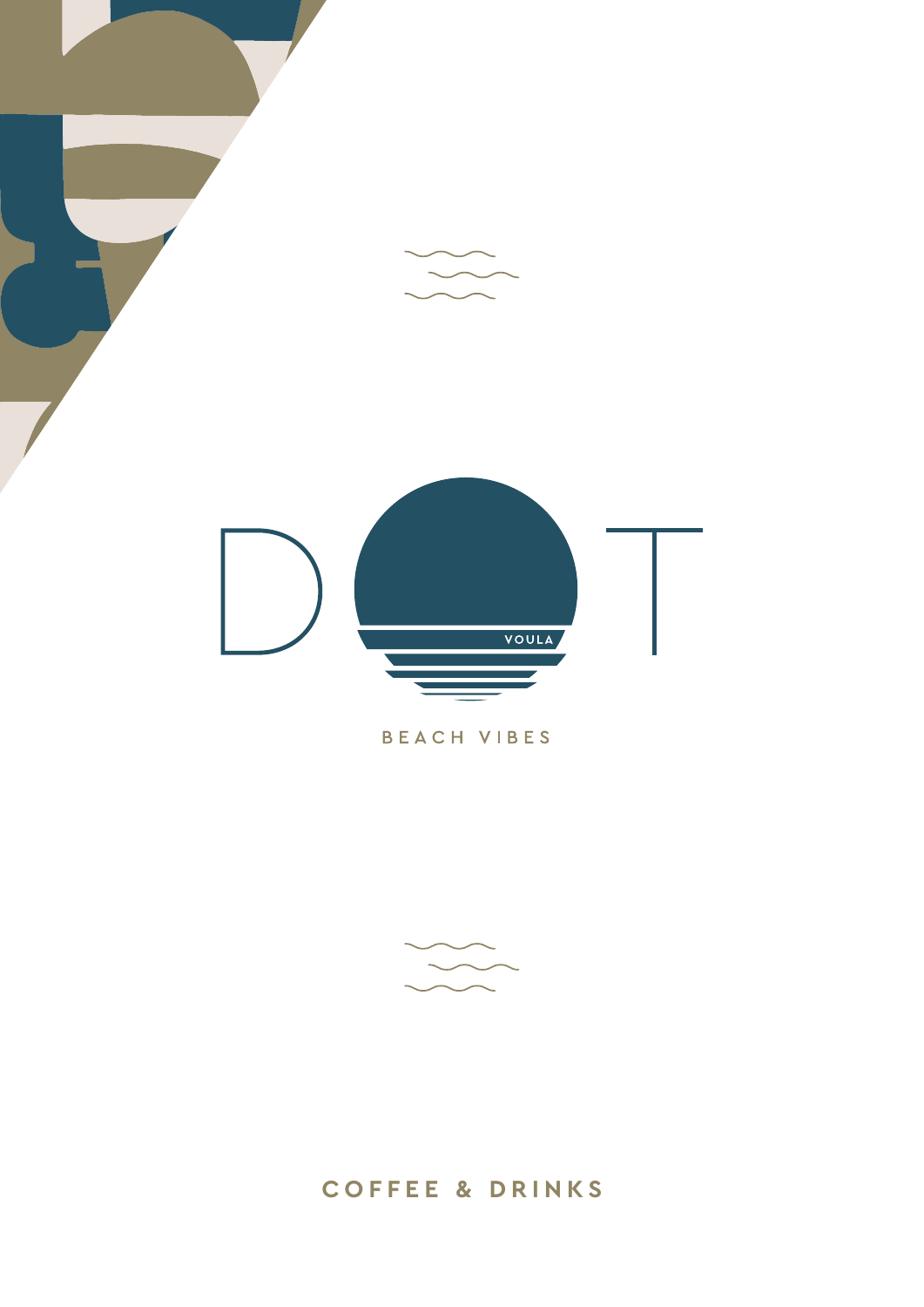## CAFÉ

### **Ελληνικός | Greek coffee** 2 **Ελληνικός διπλή δόση | Double Greek coffee** 3 **Φίλτρου | Drip coffee** 4 **Στιγµιαίος ζεστός - κρύος** 3.5 *Ιnstant coffee hot - cold* **Espresso** 2.5 **Espresso Double** 3.5 **Cappuccino** 3 **Cappuccino Double** 4 **Latte** 4 **Freddo Latte** 4 **Freddo Espresso** 3.5 **Freddo Cappuccino** 4 + Γάλα καρύδας | Coconut milk 0.5 + Γάλα Αµυγδάλου | Almond milk 0.5

- + Γάλα Σόγιας | Soya Milk 0.5
- + Έξτρα δόση καφέ | Café extra dose 1.5

## **Σοκολάτα ρόφηµα ζεστή – κρύα** 4

*Chocolate hot - cold*

### **Milkshake** 6.5



### **TEA**

## **Greek Organic Mountain Tea & Ginger** 4

Αναζωογόνηση *Συνδυάστε το ζεστό ρόφημα με φρέσκιες φέτες τζίντζερ και φρέσκα φύλλα μέντας*

### **Greek Organic Mountain Tea Trinity** 4

Τόνωση – Eυεξία *Συνδυάστε το ζεστό ρόφημα με ένα λεπτό ξύλο κανέλας και 5 σταγόνες από φρέσκο χυμό πορτοκαλιού*

### **Greek Organic Herbs Mint** 4

Αναζωογόνηση *Συνδυάστε το ζεστό ρόφημα με φρέσκα φύλλα μέντας* 

### **H O U SE M A DE ICE T E A**

### **E' ROJO** 5

Πράσινο τσάι | χυμός σταφυλιού | φρέσκο ρόδι | στέβια *Green tea | grape juice | fresh pomegranate | stevia*

**VERDE DETOX** 4.5 Πράσινο τσάι | φρέσκος χυμός λεμόνι | στέβια *Green tea | fresh lemon juice | stevia*

### **GREEK CHOICE** 5

Λουίζα | χαμομήλι | φασκόμηλο | μελισσόχορτο | φρέσκος χυμός λεμόνι | σταφύλι *Verbena | chamomile | sage | lemon balm | fresh lemon juice | grape*

## F R E SH JUI CE S

### **FUSION** 6 Πορτοκάλι & φρέσκια φρούτα εποχής *Orange & fresh seasonal fruits*

**JOIN** 5.5 Μήλο, φράουλα, αχλάδι *Apple, strawberry, pear*

### **D.TOX** 6.5

Πράσινο μήλο, ακτινίδιο, αβοκάντο, τζίντζερ *Green apple, kiwi, avocado, ginger*

### **EL SALVADOR** 6

Πορτοκάλι, ανανάς, μπανάνα, μάνγκο, τζίντζερ *Orange, pineapple, banana, mango, ginger*

## **TWISTER** 6

Πράσινο μήλο, ανανάς, σπανάκι *Green apple, pineapple, spinach*

**ORANGE JUICE** 4.5 Πορτοκάλι

**GRAPEFRUIT JUICE** 6 Γκρέιπφρουτ

### HOUS E M A D E L E MON A D E S

**Φρέσκος χυμός Λεμόνι και Σόδα** Fresh lemon Juice and Soda

**με φράουλα | with strawberry** 6 **με δυόσμο | with mint** 5.5 **με τζίνζερ | with ginger** 5.5 **με αγαύη | with agave** 5.5 **με ροζ γκρέιπφρουτ | with pink grapefruit** 6.0

## H EA L T HY B E V E R A G E S

### **HULK** 7

Γάλα αμυγδάλου, μπανάνα, αβοκάντο, λάιμ, μάτσα *Almond milk, banana, avocado, lime, matcha*

## **HAWAI** 7

Γάλα καρύδας, μάνγκο, ανανάς, μπανάνα *Coconut milk, mango, pineapple, banana*

### **BORA-BORA** 7

Γάλα καρύδας, μάνγκο, μούρα, φρούτα του πάθους, μάτσα *Coconut milk, mango, beries, passion fruit, matcha*

### **MATCHA MAIDEN ICED LATTE** 7

Φυτικό γάλα, αγαύη, βανίλια, μάτσα *Plant based milk, agave, vanilla, matcha*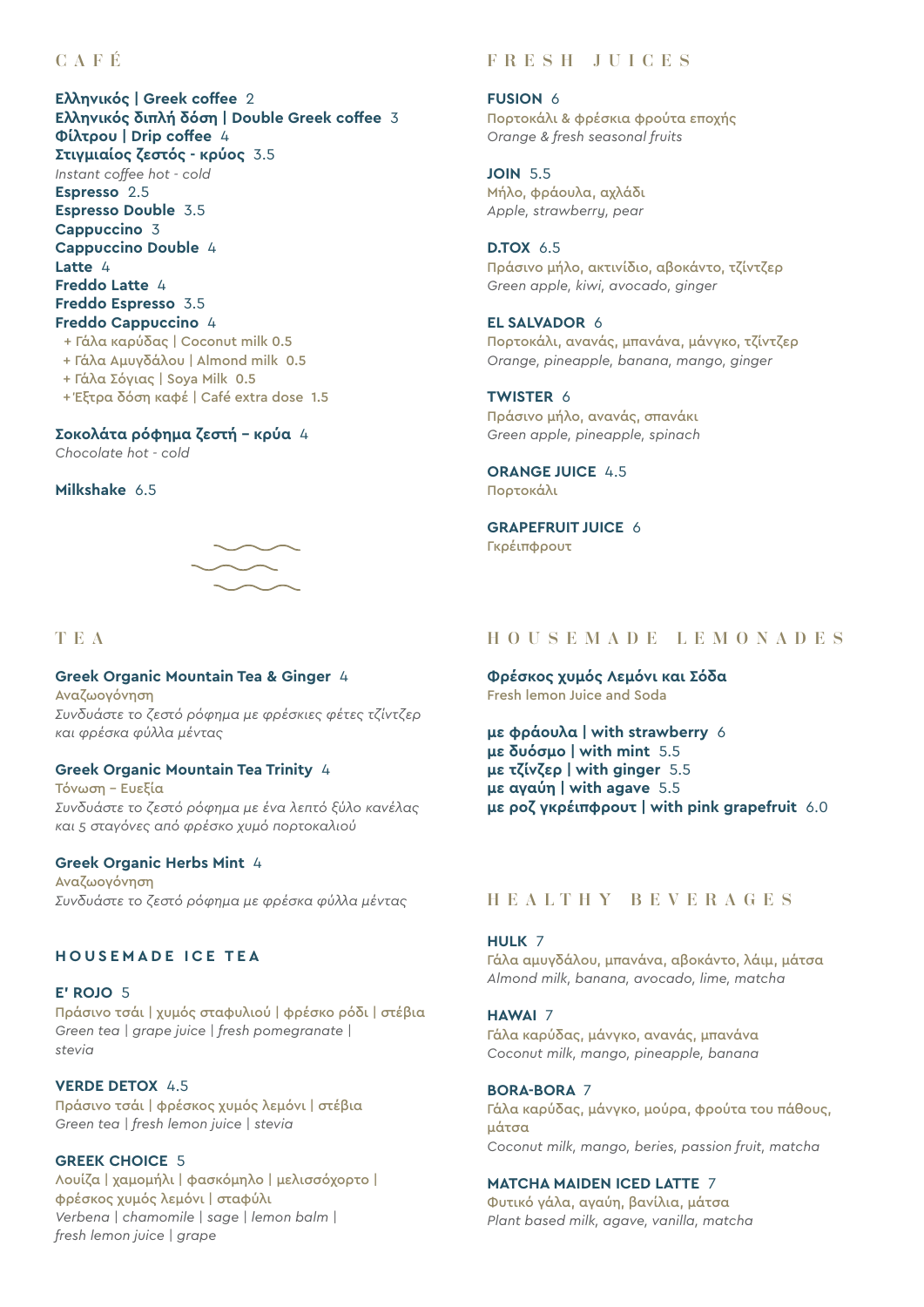## A P E R I T IVO

**Aperol Spritz** 8,5 Aperol, Cinzano Pro Spritz, Schweppes Soda Water

**Campari Spritz** 8,5 Campari, Cinzano Pro Spritz, Schweppes Soda Water

**Campari Tonic** 8 Campari, Schweppes Tonic Water

**Greek Spritz** 9,5 M Dry Mastiha, Otto's Athens Vermouth, Cinzano Pro Spritz, Grapefruit Soda

**Hugo** 10 St. Germain, Cinzano Pro Spritz, Schweppes Soda Water, Mint

**Pink Spritz** 10 Bicken's Pink, M Dry Mastiha, Lemon Tonic, Cranberry, Cucumber

**Milano – Torino – Athens** 10 Campari, Blend Dot Vermouth, Grapefruit Soda

## SPIRIT LIST

**Classic Cocktails** 10 **Frozen Margarita | Daiquiri** 10

**Ouzo ΠΛΩΜΑΡΙ - ΑΔΩΛΟ Glass** 4 **| 200ml** 10 **Tsipouro ΔΕΚΑΡΑΚΙ Glass** 4 **| 200ml** 10

**Vodka Finlandia** 8 **Russian Standard** 8 **Ciroc** 11 **Belvedere** 12 **Belvedere Herritage 176** 14

**Gin Bickens** 8 **Bulldog** 9 **Tanqueray** 9 **Hendrick's** 11 **Monkey 47** 14

**Tequilas & Mezcal**

**El Jimador Blanco** 8 **El Jimador Reposado** 8 **Jose Cuervo Tradicional Blanco** 10 **Jose Cuervo Tradicional Reposado** 10 **Volcán De Mi Tierra Tequila Blanco** 12 **Volcán De Mi Tierra Tequila Reposado** 13 **Volcán De Mi Tierra Cristallino Extra Anejo** 15 **Herradura Blanco** 10 **Herradura Reposado** 11 **Don Julio 1942** 35 **Clase Azul Reposado** 40 **Bruxo X Mezcal** 14

## S I G N A T U R E S

**Dot's Zombie** 13 Rum Blend, Dot's Zombie Blend, Pineapple, Lime, Bitters

**Purple Colada** 11 Brugal Rum, Pineapple, Coconut, Lime, Bitters

**Green Velvet** 11 Bickens Gin, Ginger, Cucumber, Lime, Ginger Beer

**Smoky Margarita** 11 El Jimador Tequila, Mezcal, Orange Curacao, Lime, Agave

**Otherside Negroni** 11 El Jimador Tequila, Banana, Coconut, Bitter, Sweet Vermouth

**Nui Nui** 11 Brugal Rum, Orange, Pineapple, Coconut, Lime, Bitters

**Ouch Pouch** 11 Finlandia Vodka, Sweet Vermouth, Apple, Hibiscus, Strawberry, Lime

#### **Whiskey**

**The Famous Grouse** 8 **Haig** 8 **Tullamore Irish** 9 **Jim Beam Bourbon** 9 **Jack Daniel's** 10 **Glenfiddich 12 Y.O.** 11 **Bushmills 10 Y.O.** 12 **Macallan 12 Y.O.** 15 **Nikka From The Barrel** 15

#### **Rum**

**Brugal Blanco Supremo** 8 **Nusa Cana** 8 **Brugal Anejo** 9 **Sailor Jerry** 9 **Brugal Extra Viejo** 10 **Brugal 1888** 12 **Zacapa 23 Y.O.** 13 **Zacapa Y.O.** 25 **Eminente Ámbar Claro** 10 **Eminente Reserva** 14



#### B EE R S

**Kaiser Draught 300ml** 4 **| 500ml** 5.5 **Carlsberg Draught 300ml** 4 **| 500ml** 5.5 **Mythos 300ml** 4.5 **FIX Hellas 330ml** 4.5 **FIX Dar 330ml** 5 **Fix Άνευ (non alcohool beer) 330ml** 4.5 **Mythos Ice 330ml** 5 **Mythos Radler 330ml** 4.5 **Schneider Weisse 500ml** 6.5